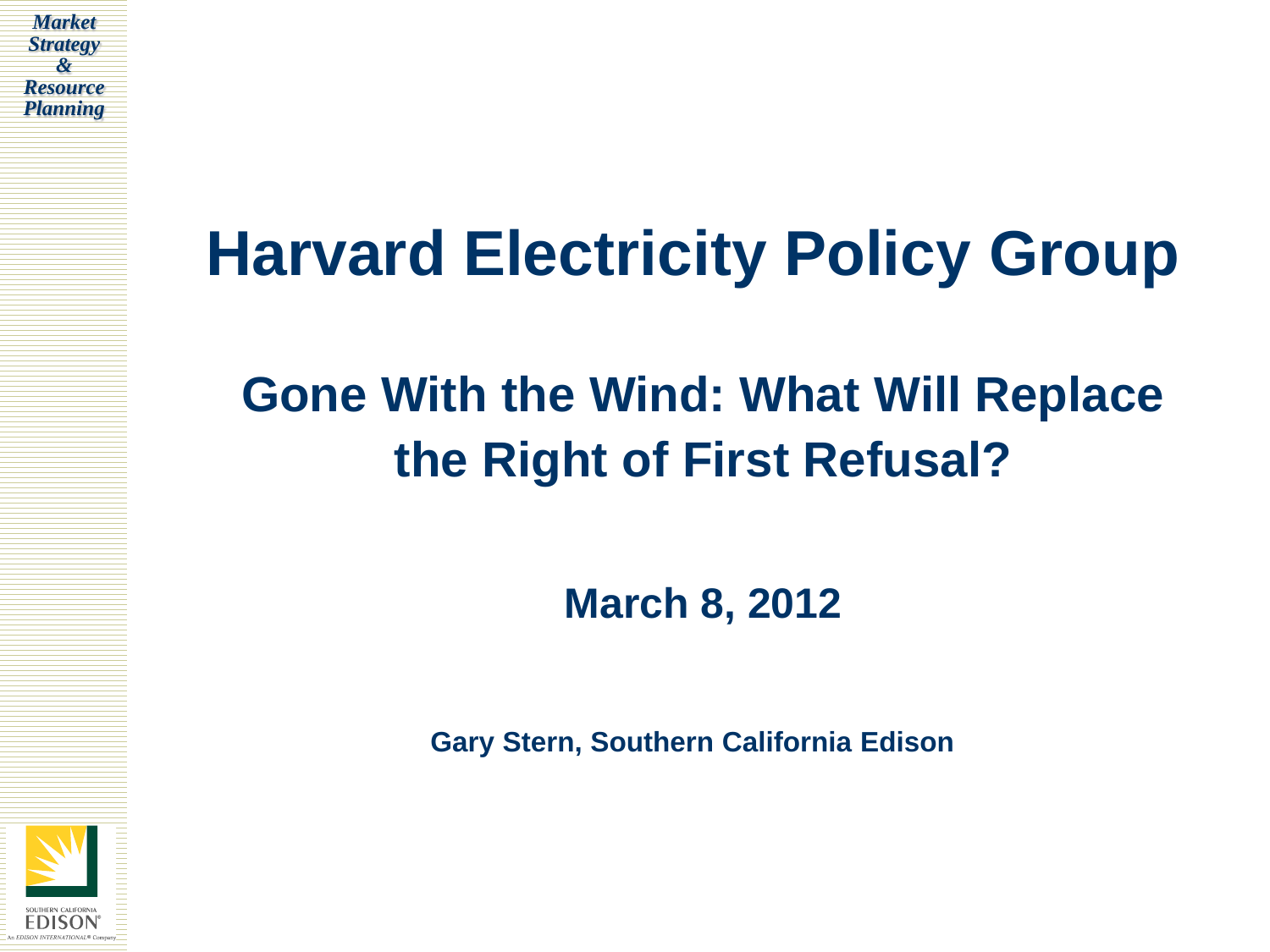## **Spectrum of Competitive Models**

### FERC Rate Case | Binding Bid

*Market Strategy & Resource Planning*

- ISO/RTO determines "specifications" for a transmission project and requests offers
- Qualified bidders submit proposals
	- Bidders might include cost estimates
- ISO/RTO evaluates proposals on **qualitative** factors
	- **Feasibility, experience, skills, financial** capability,
	- May develop pro forma cost estimates
- Winning bidder proceeds with project and follows standard FERC rate case/cost justification process used by utilities today
	- No caps on costs, but project undergoes standard FERC review

- ISO/RTO determines "specifications" for a transmission project and requests offers
- Qualified bidders submit binding bids to permit and build projects
- ISO/RTO selects lowest cost bid
- Winning bidder proceeds with project and will receive the bid price at completion of the project
	- **Bidder assumes all risk for cost** overruns